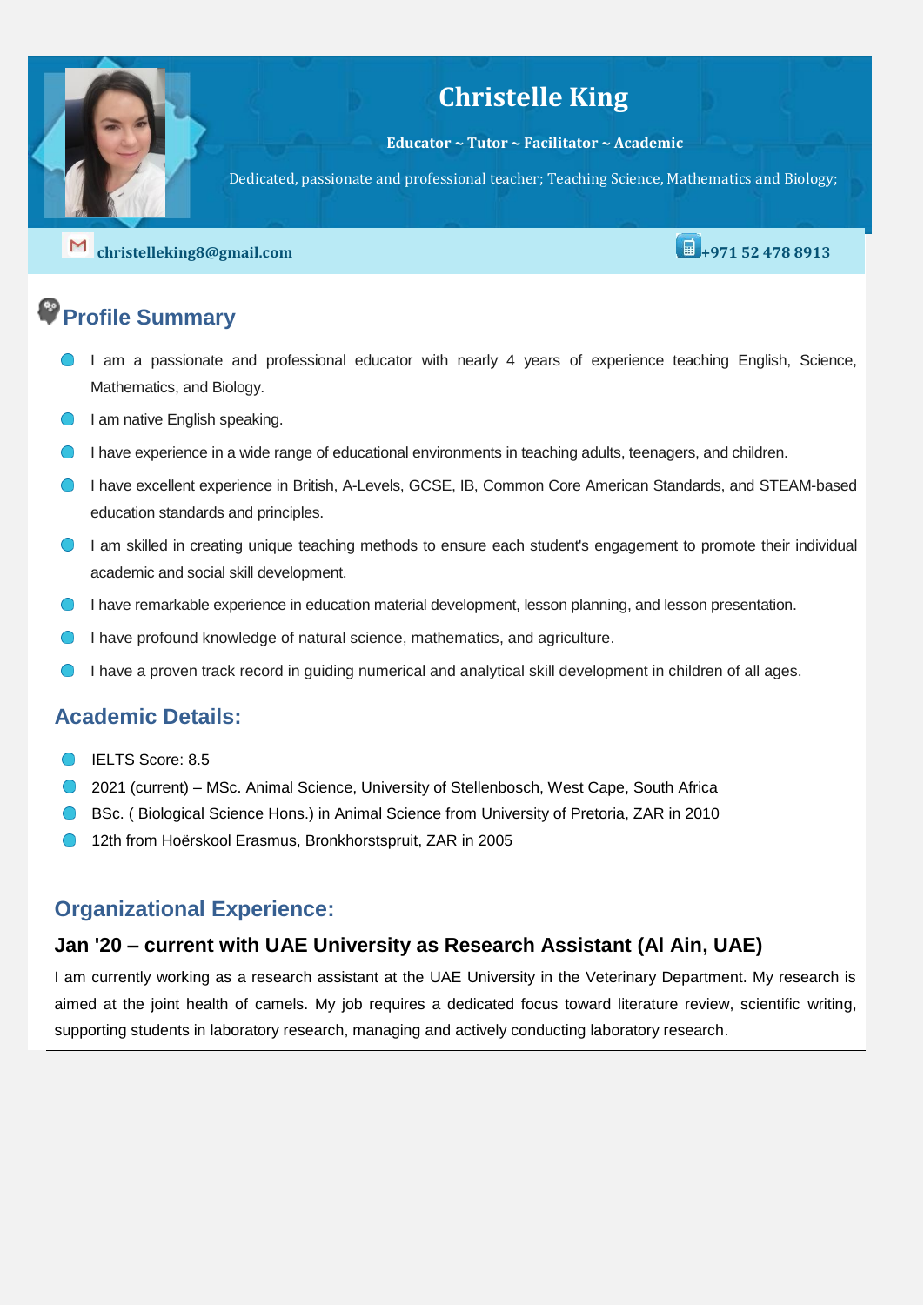### **Sept '19 – Dec '19 with The Study Room as Secondary School Teacher (Dubai, UAE)**

The Study Room offers skill development and language learning to students aged 4 to adults. I tutored Mathematics and Science students from the age of 7 up to 17 (Gr 2 to Gr 11) following the British Curriculum, International Baccalaureate (IB) Curriculum, and the Common Core American Standard Curriculum. I was responsible for creating study material, study summaries, and lesson plans. I tutored students from various nationalities, with a brought spectrum of different individual needs, ranging from students who want to obtain an A<sup>+</sup> to students with learning difficulties such as diagnosed ADHD. I also conduct student evaluations to determine a student's current proficiency level. Accordingly, I planned, execute or recommend an appropriate tutoring/learning program to meet the student's needs and goals. I conduct sessions to help students improve their concentration abilities through using the Play Attention software, created by NASA, as a brain exercising tool to improve attention span.

- **O** Developed and implement new mathematic learning material.
- **C** Create Science and Mathematics easy to use study summaries.
- Conduct Student evaluation.
- **C** Coordinated Play Attention sessions to improve student's attention span.
- Couched study skills.
- Create individual lesson plans.
- Support Homework

#### **Sept '19 – Dec '19 with The Staff Room as Supply Teacher (Dubai, UAE)**

The Staff Room connects substitute teachers with schools all over Dubai. I worked as a substitute teacher in Brighton College Dubai, American International School, and Universal American School. I covered classes for Mathematics, Introduction to Physics, Biochemistry, English, Genetics, and Moral Education. I efficiently manage classrooms with a total number of students ranging between 8 to 36 pupils. I taught boys-only, girls-only, and mixedgender groups from Gr. 5 to Gr. 12. When lesson plans were provided, I followed the lesson plan diligently and ensure efficient learning through providing student support and an optimal learning environment through efficient classroom management. When lesson plans were not provided, I created lesson plans aligned with the school's curriculum standards and taught the lessons accordingly. I taught students following the British Curriculum, the International Baccalaureate (IB) Curriculum, and the Common Core American Standard Curriculum. I also assist The Staff Room with administration duties, marketing expo's, and business development.

- Science Lab Technician
- **Create lesson plans for Mathematics, Biochemistry, Physics, English, Genetics, and Moral Education.**
- **C** Efficient Classroom Management.
- **C** Create an ideal learning environment.
- **•** Flexible in teaching different subjects and different grades on short notice.
- Science lab technician.

### **Aug '18 – July '19 with Veeburg Livestock Production (Gauteng, SA) as Livestock Production Specialist**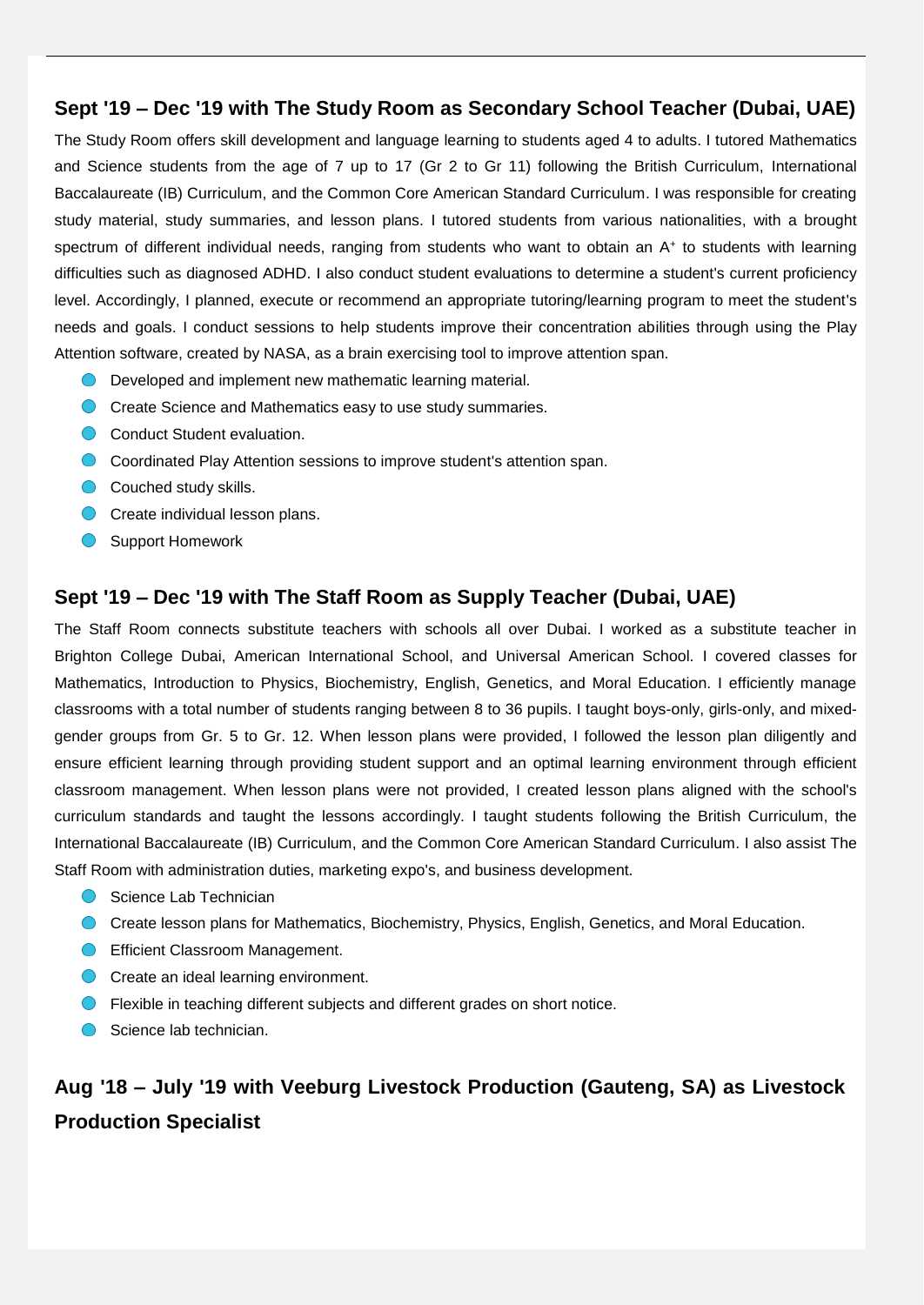### **Sept '17 – July '18 with Olioli Dubai as Imaginator/Play Therapist (Dubai, UAE)**

- Guide children through the learning opportunities for each gallery and exhibit.
- **C** Educated children through a STEAM based approach, age 2 to 12.
- **C** Facilitate and manage exhibit spaces and components.
- Manage groups of children (ranging from 5 to 40 children) during school field trips, birthday parties, and summer camp activities.

# **July '16 – Aug '17 with Scimatics Solutions as Science & Mathematics Teacher**

### **(Gauteng, SA)**

- **Private and semi-private tutoring of Science, Mathematics, Biology, and Accounting to student between the** age of 14 to 17 (Gr. 8 to 11).
- O Design and develop study material related to each student's learning needs.
- Assed children's academical level of understanding in Science, Mathematics, Biology, and Accounting.

# **Jan '13 – March '17 with Justic Investments 101 Cc as Technical Advisor (Mpumalanga,**

- **SA)**
	- **O** Provide technical and scientific support to clients to improve animal production.
	- Educate farmers on scientific concepts relating to agriculture, animal production, and animal nutrition.
	- **C** Managing partner with full responsibility for sales, profit/loss, and operations.
	- Established and successfully grew business relationships with product manufacturers and end users of feed for broilers, layers, horses, cattle, and sheep

### **Jan '11 – Dec '12 with University of Pretoria SA as Scientific Nutrition Trail Coordinator (Gauteng, SA)**

- **O** Designed and executed feed trials specific for broiler chickens.
- My responsibilities included trial design and execution, including laboratory work such as mycotoxin analysis, gizzard erosion scoring, carcass analysis.
- **O** Design and executed trials relating to broiler husbandry practice such as the impacts of lighting, house temperature & humidity, and litter quality.

### **Dec '09 – Dec '10 with University of Pretoria as Professor Assistant (Gauteng, SA)**

- **O** Facilitate first-year student's dairy farm practicals.
- **C** Educating and facilitating first-year Animal Science students
- **O** Staff management and delegation of duties.
- **C** Responsible for record keeping, data collection, artificial insemination, and pregnancy diagnosis of cattle.
- **O** Directly involved with heard health and calf management.

### **Personal Attributes**

- **O** Organized
- Compassionate
- **Intuitive & Creative**
- Confident & Approachable